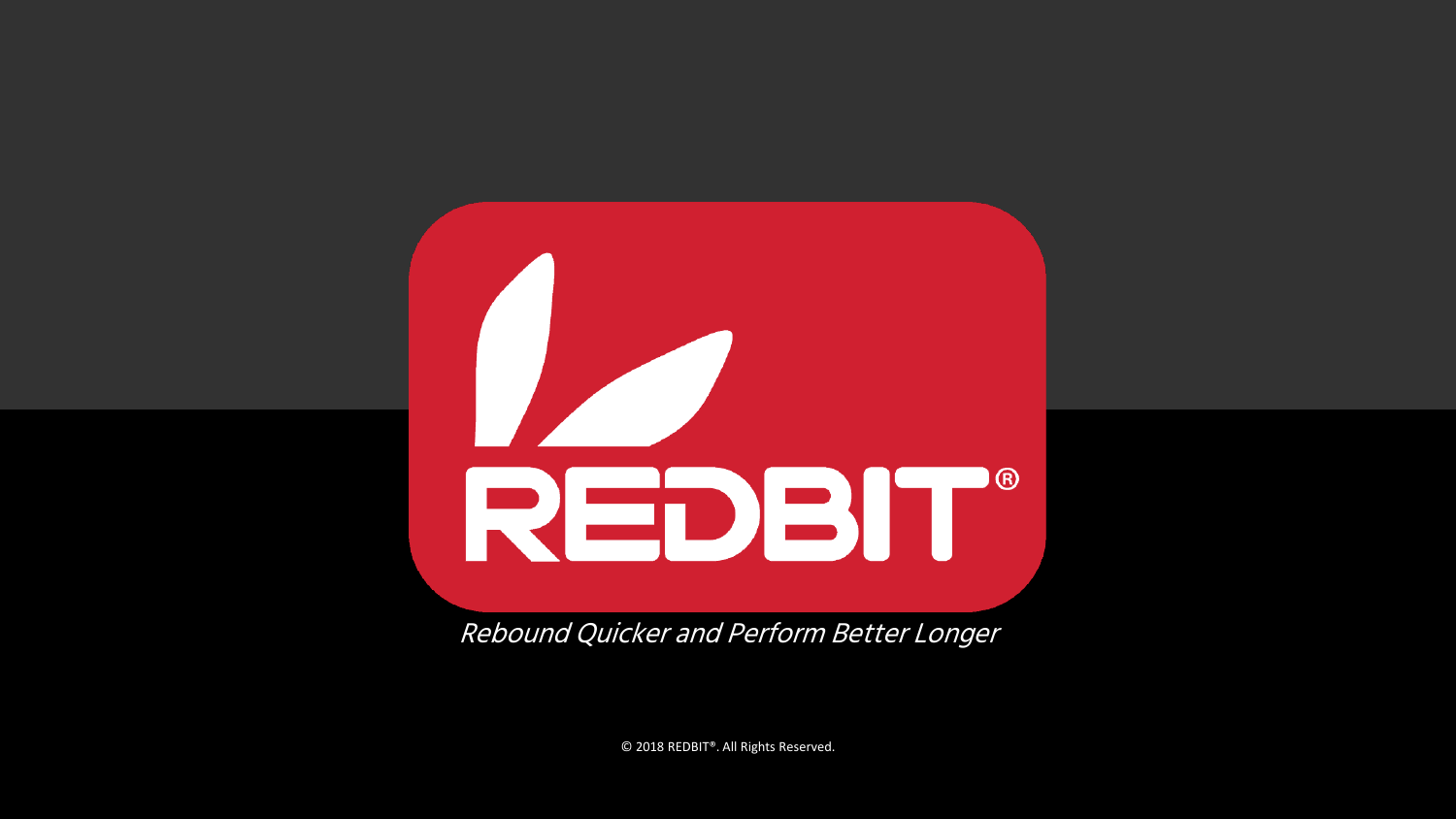

# **Wellness & Fitness Products to Help You Reach Peak Performance**

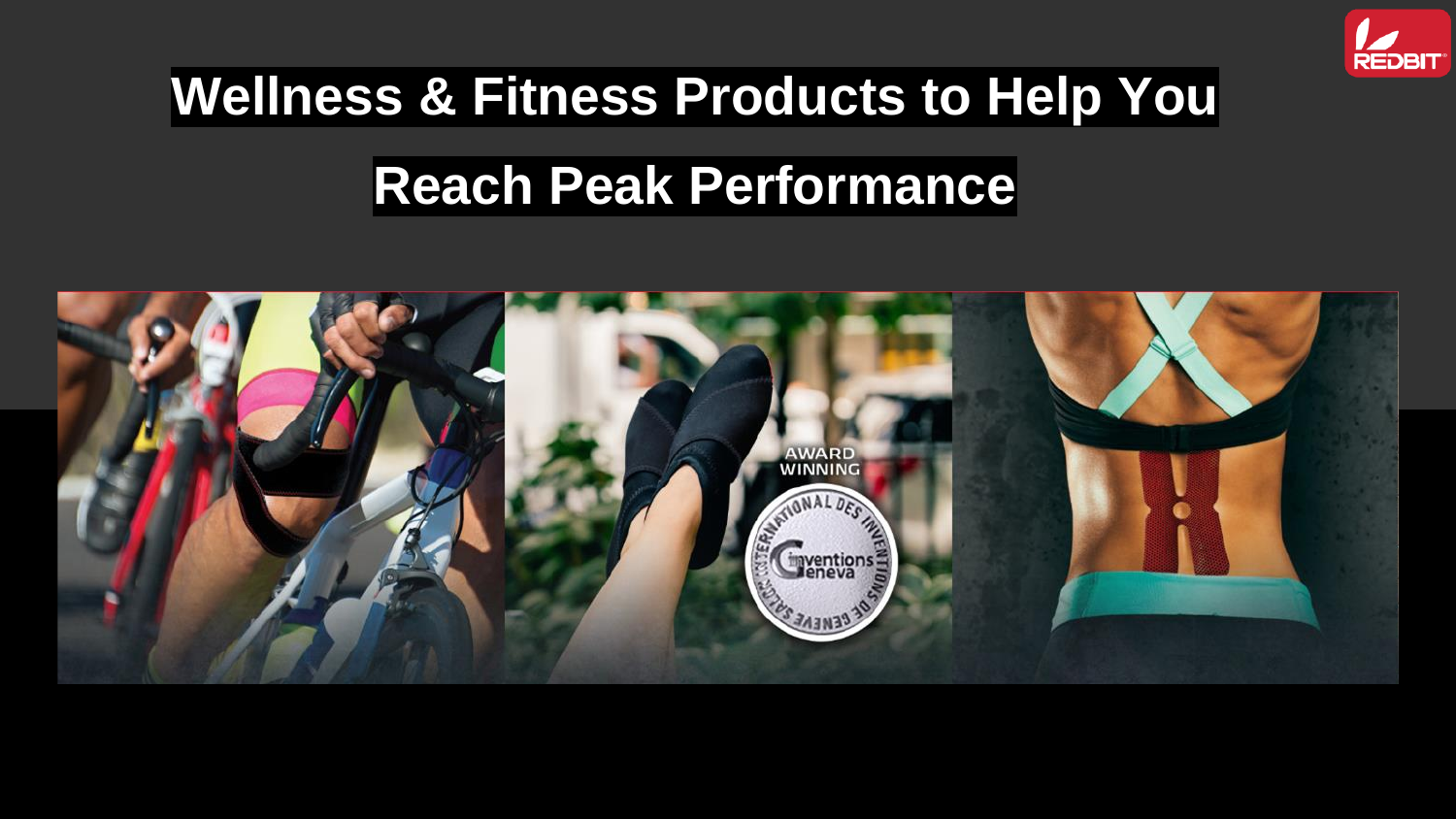

Our patented innovative Touri-on technology is designed with the natural wellness properties of Tourmaline.

We believe, by strengthening and improving lymphatic flow through naturally occurring minerals, our products can help improve :

- **Muscle Fatigue and Prevent Soreness**
- **Decrease Swelling and Inflammation**
- **Improve Circulation**
- **Promote Natural Healing**
- **Promote Good Body Balance**

We all want to be able to perform at the highest possible level without worry about recovery challenges. Redbit products were designed with both needs in mind and can't be found anywhere else in the industry.



### Touri-on Fabric

- Infused with liquified minerals
- The properties of Tourmaline are everlasting
- Incorporated into all types of sports accessories for your everyday need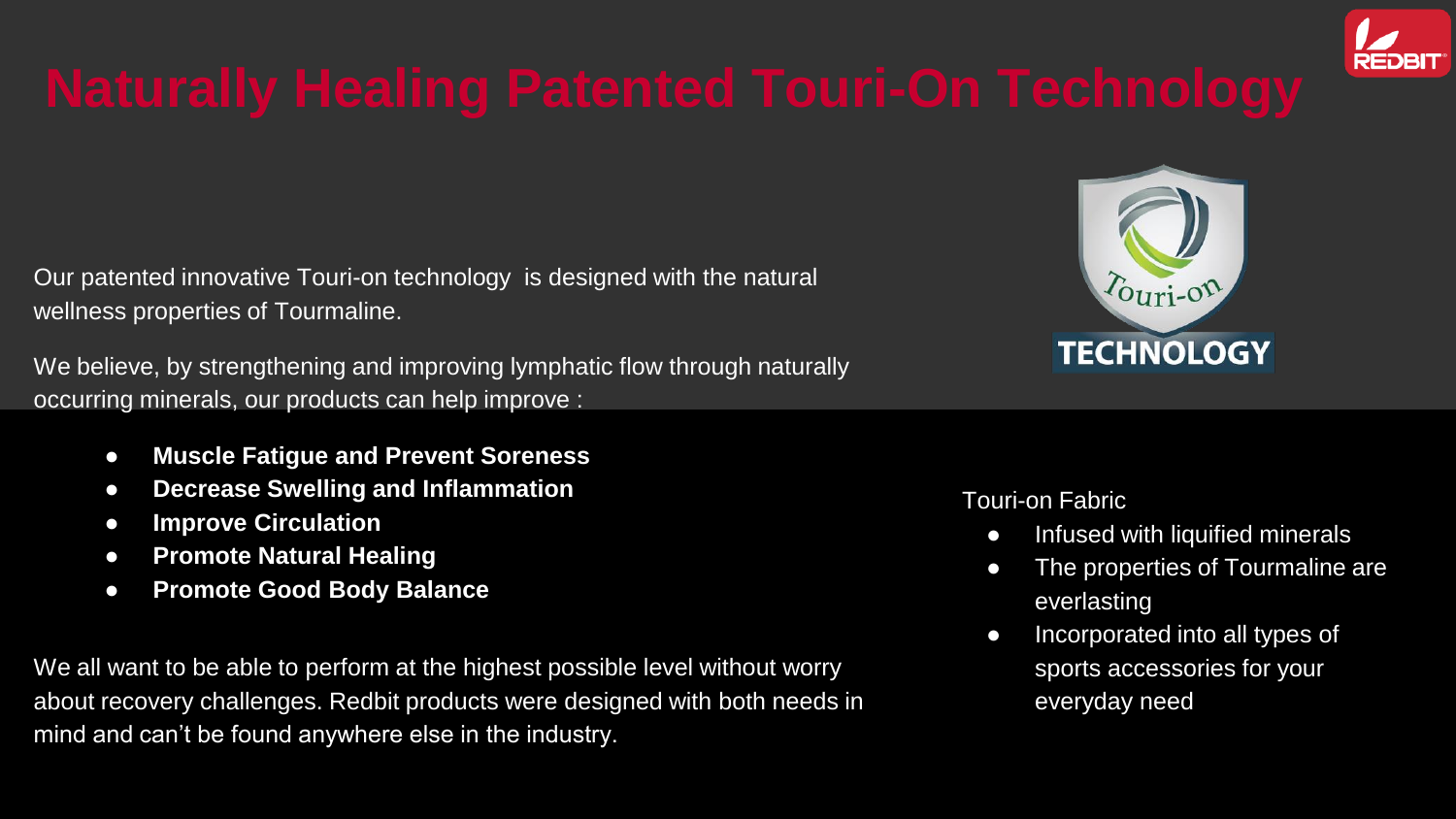

Everyday Footwear



Redbit is revolutionizing footwear with the Hop! An everyday shoe that combines an aesthetically pleasing design with the natural healing mineral tourmaline infused in our patented Touri-On technology. The Hop is perfect for everyday use, from running errands, to hours spent sitting at your desk, for working long hours on your feet, to long-haul flights. Our Redbit Hop footwear will help relax your fatigued muscles.and help you perform better longer.





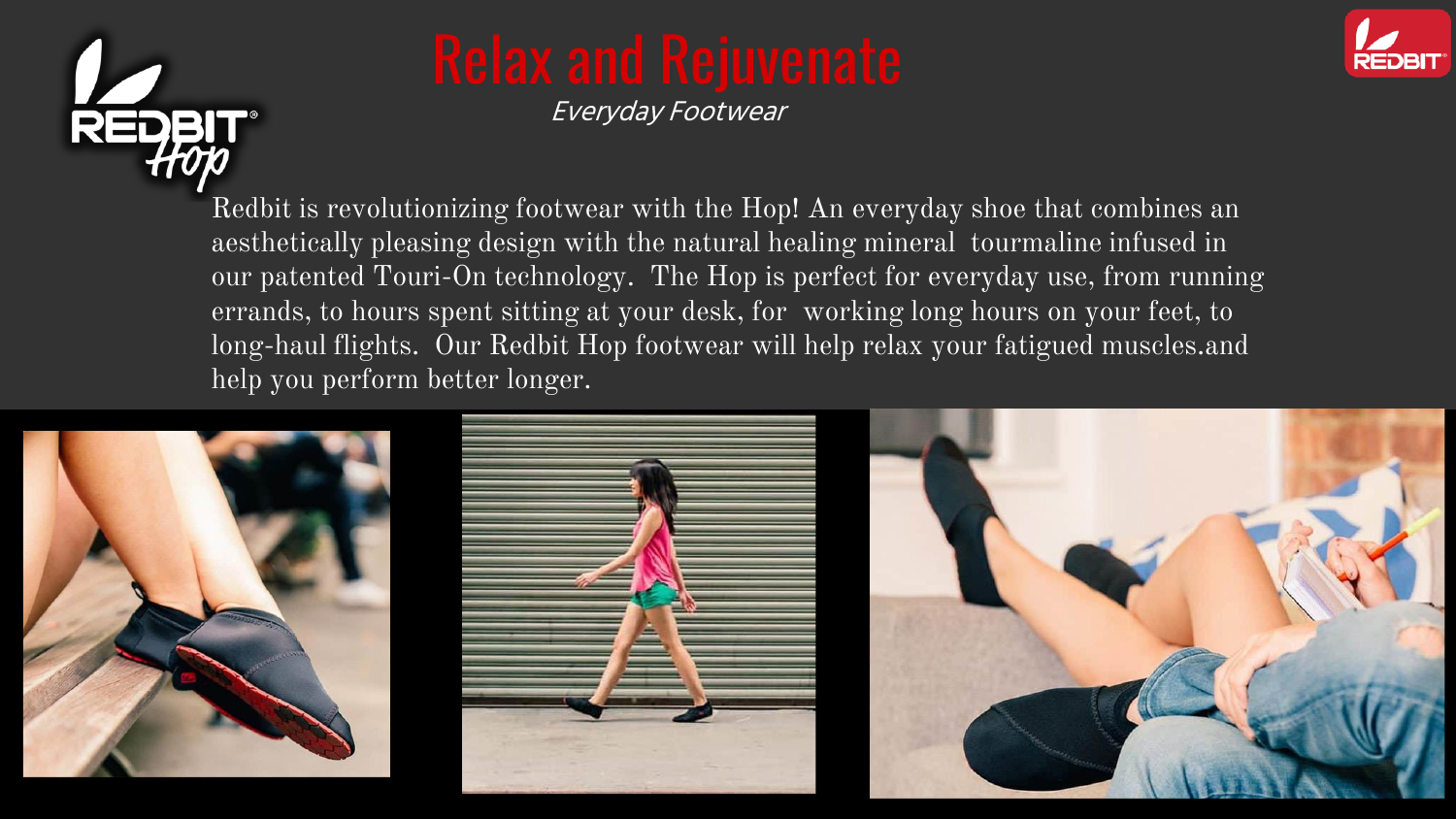



- 
- 
- 
- Promotes natural healing<br>● Improves circulation<br>● Relieves muscle fatigue<br>● No batteries or accessories required: simply slip on your Hops and feel tension melt away.



- Tourmaline Lining
- Velcro Strap for adjustment
- Nylon and Spandex material for comfort

- Perfect to carry around in your gym bag
- Ideal for yoga enthusiasts
- Great for professionals who stand on their feet all day.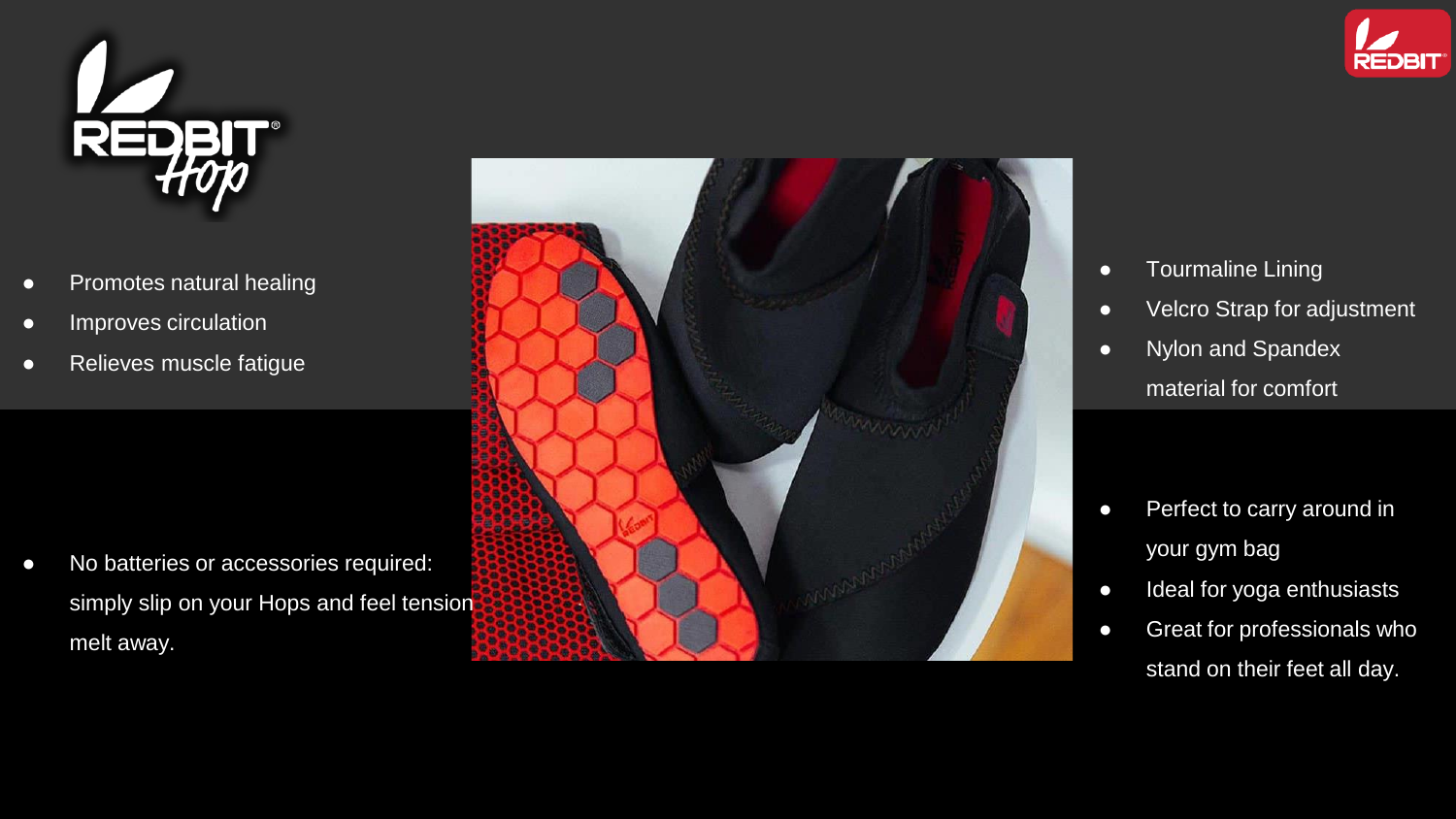





# **Colors to Match your Style**

- Men's size 7-12
- Women's size 5-10.



Gyentions **PRESENTENCE** 

**AWARD-WINNING** 



### **PEBBLE GRAY**







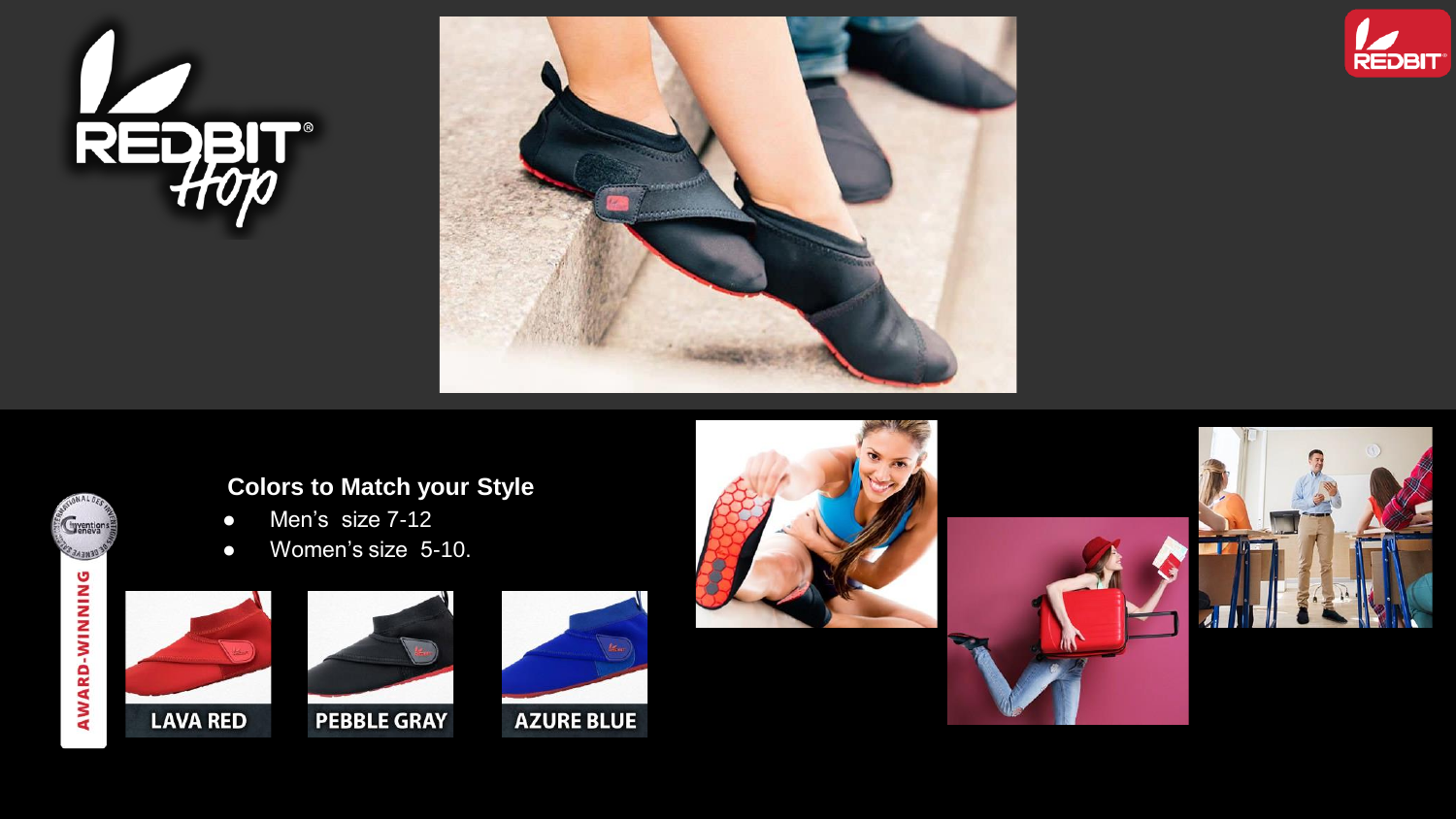- Provides extra support for stressed muscles during fitness activities
- Tight weave and elasticity 180 % stretch allows full range of motion
- Strong, water resistant adhesive
- Helps to increase blood circulation

# Product Offering:

Pre-cut Lower Back Tape

Pre-cut Knee Tape

Pre-cut Shoulder Tape

Pre-cut Ankle Tape

Redbit Extra Strength Tape

Redbit Extra Flex Tape







REDBIT

**PRE-CUT** NESIOL

SHOULDE

.oct